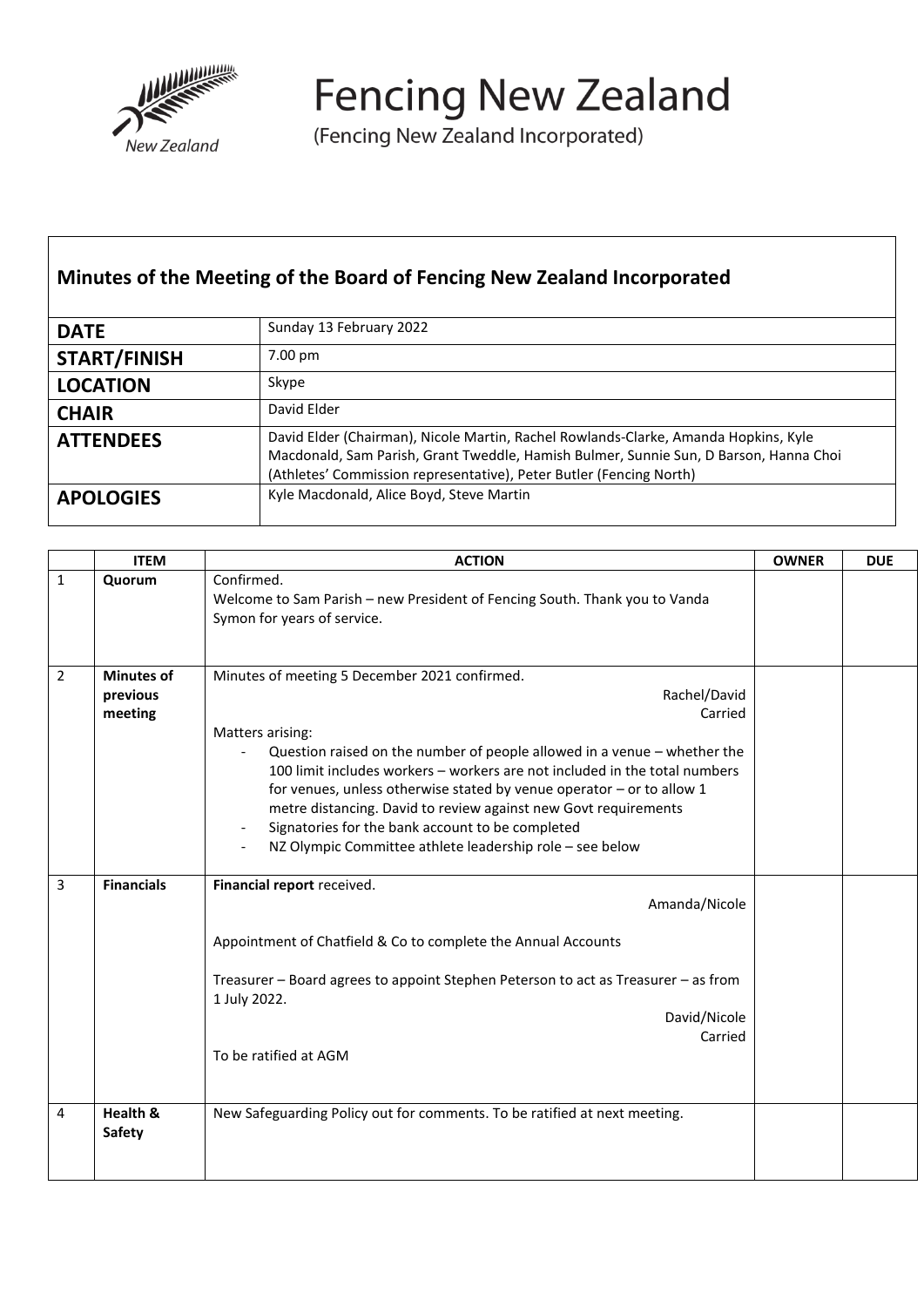| 5 | <b>Competitions</b>                         | Oceanics to be part of the NZ Championships 2022 to be held in<br>Christchurch - Helen Smith to confirm ChCh is OK at next OFC meeting<br>Agreed to hold the NZ Secondary School Championships and U20s together<br>with the Sabre SS competition starting Wednesday 31 <sup>st</sup> August in the<br>evening.<br>Easter Tournament in 2022 - may be in the middle of the worst of the<br>Omicron outbreak. Similar for South Island Championships. Continue to<br>monitor.<br>Confirm Go/No Go for SI champs at 6 <sup>th</sup> March meeting<br>Asian Junior and Cadet Championships - Grace Shen will be participating at<br>the Asian Junior Championships in Tashkent. Grace Shen, Charlie Bioletti<br>(attending the FIE Camp), Tom Saran, Ryan Stewart, Chantelle May in<br>Junior World Championships and Cooper Gouge in both Cadet and Juniors<br>at the World Championships. No official managed team to be sent and<br>fencers are participating at their own risk. Emails sent making this clear.<br>Fencing NZ has to facilitate their participation with the FIE and the<br>organisers for hotels (due to Covid19 protocols). There will be a Junior Epee<br>Team with Bioletti, Saran, Steward and Gouge. Anya Kamynina has been<br>appointed as a foil and epee referee at the World Junior Championships.<br>Considered the other international tournaments.<br>Agreed nominations to be called for:<br>Asian Championships - Seoul 10 June to 15 June<br>$\circ$<br>World Senior Championships - Cairo - $15^{th}$ to $23^{rd}$ July<br>$\circ$<br>Australian Juniors - Melbourne 28 <sup>th</sup> and 29 <sup>th</sup> May<br>$\circ$<br>Australian Cadets/U15 - Sydney 2 to 5 <sup>th</sup> July<br>$\circ$<br>Aus Cadets/U15s anticipated to be a Managed Team.<br>Manager nominations to be requested at same time as Individuals<br>Asian Games - have not heard whether Oceania will be allowed fencers to<br>attend these games. |  |
|---|---------------------------------------------|-------------------------------------------------------------------------------------------------------------------------------------------------------------------------------------------------------------------------------------------------------------------------------------------------------------------------------------------------------------------------------------------------------------------------------------------------------------------------------------------------------------------------------------------------------------------------------------------------------------------------------------------------------------------------------------------------------------------------------------------------------------------------------------------------------------------------------------------------------------------------------------------------------------------------------------------------------------------------------------------------------------------------------------------------------------------------------------------------------------------------------------------------------------------------------------------------------------------------------------------------------------------------------------------------------------------------------------------------------------------------------------------------------------------------------------------------------------------------------------------------------------------------------------------------------------------------------------------------------------------------------------------------------------------------------------------------------------------------------------------------------------------------------------------------------------------------------------------------------------------------------------------------------------------------------------------------------------|--|
| 6 | Commonweal<br>th Fencing<br><b>Planning</b> | Papers received.<br>Management Selection:<br>Committee has met and recommend the appointment of Vicci Lamb as<br>Manager to the Commonwealth Fencing Championships subject to<br>obtaining an up to date police check through Fencing NZ and she is<br>encouraged to complete DFSNZ models 1 & 2.<br>Moved that Vicci Lamb be appointed as Team Manager<br>Amanda/Nicole<br>Carried<br>Commonwealth planning report - the organisers Covid19 plan appears<br>robust.<br>Draft Risk Assessment Plan out for comments<br>Circa GBP50 for rooms at university accommodation (half board) - all single<br>rooms with ensuite bathroom and arranged in flats with some cooking<br>facilities. Consider this as a good option for the team. To follow up and<br>make provisional bookings<br>Insurance - a problem if government advisory is Do Not Travel (red). This is<br>due to be lifted in March                                                                                                                                                                                                                                                                                                                                                                                                                                                                                                                                                                                                                                                                                                                                                                                                                                                                                                                                                                                                                                                            |  |
| 7 | Commission<br><b>Reports</b>                | NZOC Athlete Leadership Network - Athletes' Commission recommended<br>Sheldon Ogilvie to take part in this network.                                                                                                                                                                                                                                                                                                                                                                                                                                                                                                                                                                                                                                                                                                                                                                                                                                                                                                                                                                                                                                                                                                                                                                                                                                                                                                                                                                                                                                                                                                                                                                                                                                                                                                                                                                                                                                         |  |